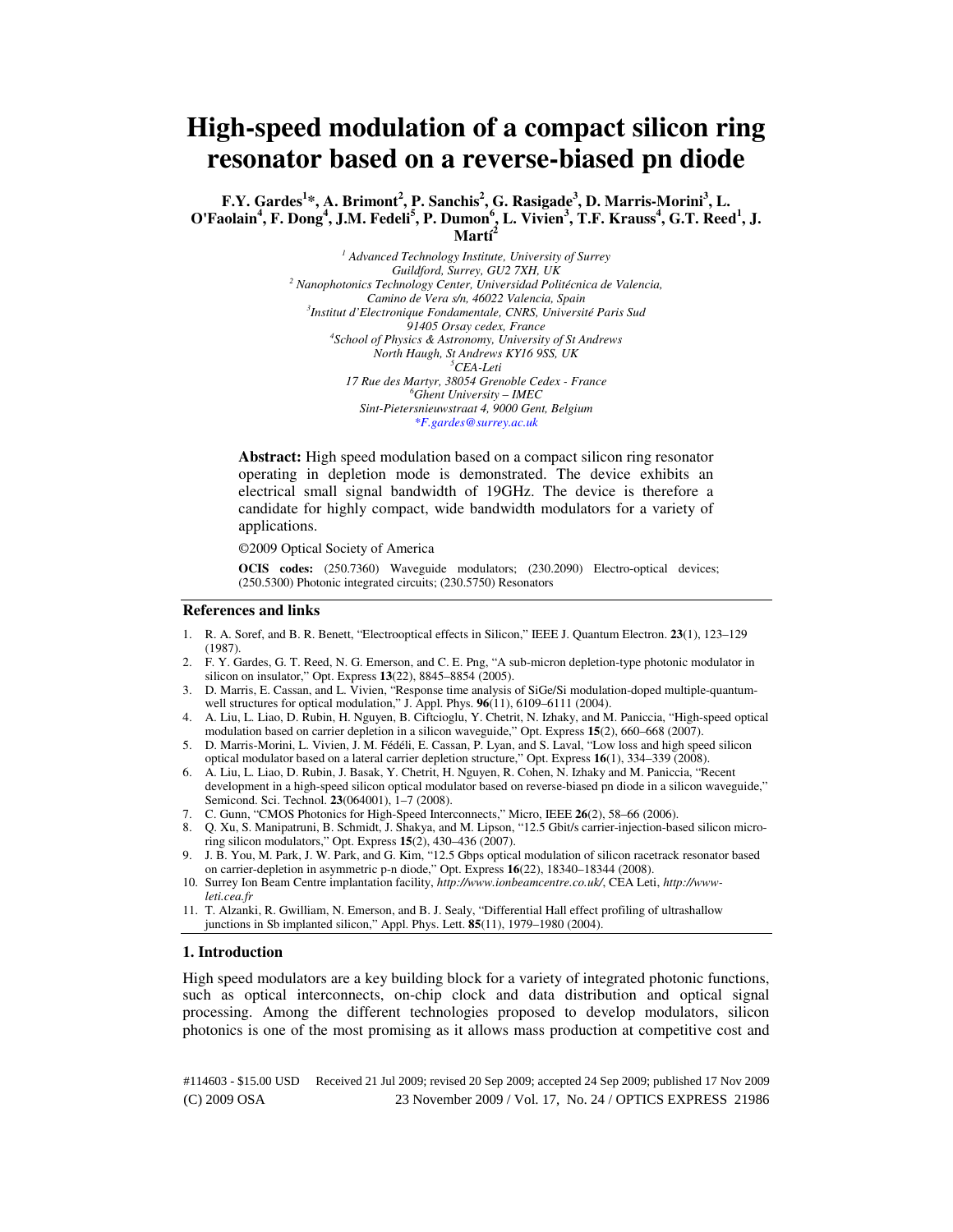the development of complex optical functionalities monolithically integrated with advanced electronics in single all silicon chips. The plasma dispersion effect has been demonstrated as the most effective way to modulate the refraction index in silicon [1]. Demonstrations of high speed (multi- GHz) modulation in free carrier depleted silicon-based modulators have been made theoretically  $[2,3]$  and experimentally  $[4-7]$ . However, the need for compactness, the key for VLSI (Very Large Scale Integration), has motivated the development of small resonant structures among other alternatives. The use of a ring resonator via carrier injection, to modulate an optical signal has already been shown in [8] to reach bit rates as high as 12.5 Gbit/s under a pre-emphasized voltage driving scheme. Recently, high speed optical modulation using carrier depletion in an asymmetric silicon p-n diode resonator has been demonstrated [9]. However, the device showed only a 3 dB bandwidth of 8 GHz and data transmission up to 12.5 Gbit/s. Furthermore, the pn junction was formed in a wide silicon waveguide (600 nm x 600 nm). In this paper, a high-speed silicon modulator based on carrier depletion in a reverse-biased pn junction is demonstrated. In this case, the pn junction is formed in a compact and standard silicon waveguide with 300 nm width and 200 nm height. This results in a very compact modulator with a footprint lower than  $100 \mu m^2$ .

## **2. Design and fabrication**

The proposed ring resonator modulator is based on a 300 nm wide, 150 nm etch depth and 200 nm high rib waveguide, which enables single mode transmission. As shown in Fig. 1, the pn junction is asymmetrical in size and in doping concentration in order to maximize the area of hole depletion that overlaps with the optical mode. The n-type region is 75 nm wide and the p type 225 nm wide, and the net doping concentration of this particular junction varies between 6x  $10^{17}$  /cm3 and  $2x10^{17}$  /cm3, for n and p types, respectively. The junction is fabricated using ion implantation at Leti and the IBC [10]. Boron is first implanted and annealed to form a uniform p type background doping, then a series of antimony implants at different energies in the centre of the ring are used to form the n type area of the pn junction. Antimony was specifically selected for its low straggle and low diffusion characteristics to avoid redistribution of the n type doping in the waveguide. The resistive contacts are formed by highly doped regions  $(1x10^{20} / \text{cm}^3)$  of boron and phosphorus and are placed 1µm away from the junction to minimise interaction with the optical mode and thus absorption losses. A final anneal was performed by rapid thermal annealing at 1050 °C for 10 seconds to activate the doping regions. The position of the contact electrodes, as well as the highly doped regions, are key to the performance of a reverse biased pn based-modulator because the frequency response is limited by the RC cut off frequency resulting from capacitive effects within the junction and the resistance of the doped regions and metal contacts.



Fig. 1. (a) Cross section and (b) top view of the device.

The optical structures were fabricated using 193 nm deep UV (DUV) lithography whilst doping regions were fabricated by means of ion beam implantation. The resist windows for the p and n doping steps were defined using DUV lithography, while those for the  $p^{++}$  and  $n^{++}$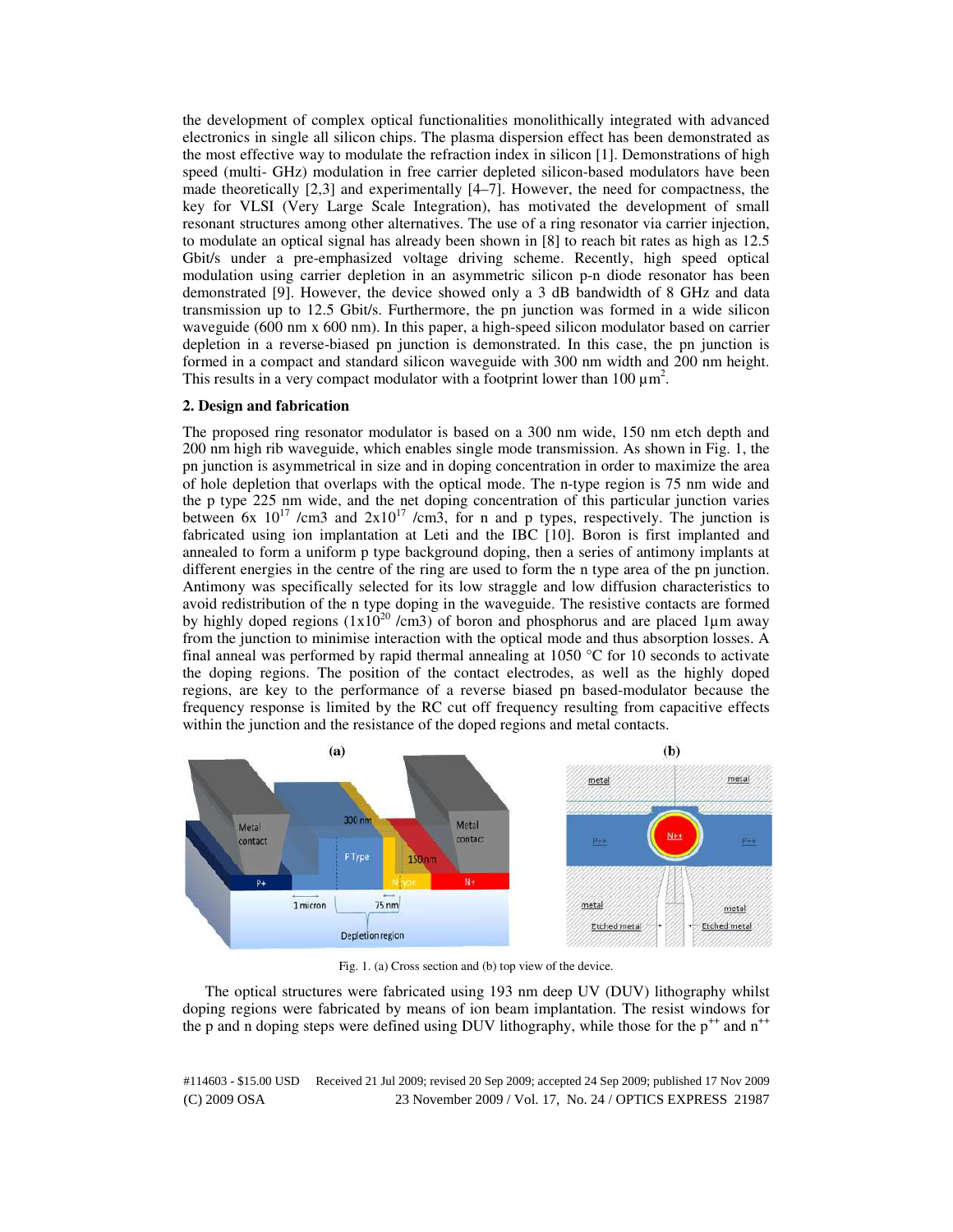were defined using Electron Beam Lithography (EBL). After doping, the sample was covered with a layer of spin-on glass (Dow Corning Fox-14) and hardbaked, providing electrical insulation and minimising the interaction of the optical mode with the metal .Windows were opened in the oxide above the  $p^{++}$  and  $n^{++}$  contacts (defined using EBL). Titanium/Aluminium contacts were then deposited using a liftoff technique and annealed at 450  $^{\circ}$ C to form the electrode inside and around the ring shown Fig. 2 (a) and Fig. 2 (b).



Fig. 2. Scanning Electron Microscope (SEM) image of ring resonator based modulator with a 5 microns ring radius (a) before and (b) for different radius size after contacts deposition.

#### **3. Experimental results**

The experimental set-up uses a tunable laser from 1520 to 1620 nm. A linearly TE polarized light beam is coupled into the waveguide using a polarization-maintaining lensed-fiber. The output light is collected by an objective and focused on an IR detector. The output spectrum of the modulator with no bias is reported in Fig. 3 (a). The free-spectral range of the 40.2 microns circumference ring resonator varies from 2.5 nm at 1520 nm to 3 nm at 1620 nm. The spectrum shows resonant drops larger than 20 dB around 1580 nm where the quality factor is  $Q = 3130$ .

Electrical probes were used to bias the diode. Very low values of the reverse current  $(-1)$ µA at −10 V) were measured that ensured low electrical power dissipation in the ring resonator. With reverse voltage bias, carrier depletion is responsible for refractive index change in the waveguide, which results in a red shift of the spectrum.



Fig. 3. (a) Experimental ring resonator transmission with no bias. (b) Experimental effective index variation as a function of reverse bias.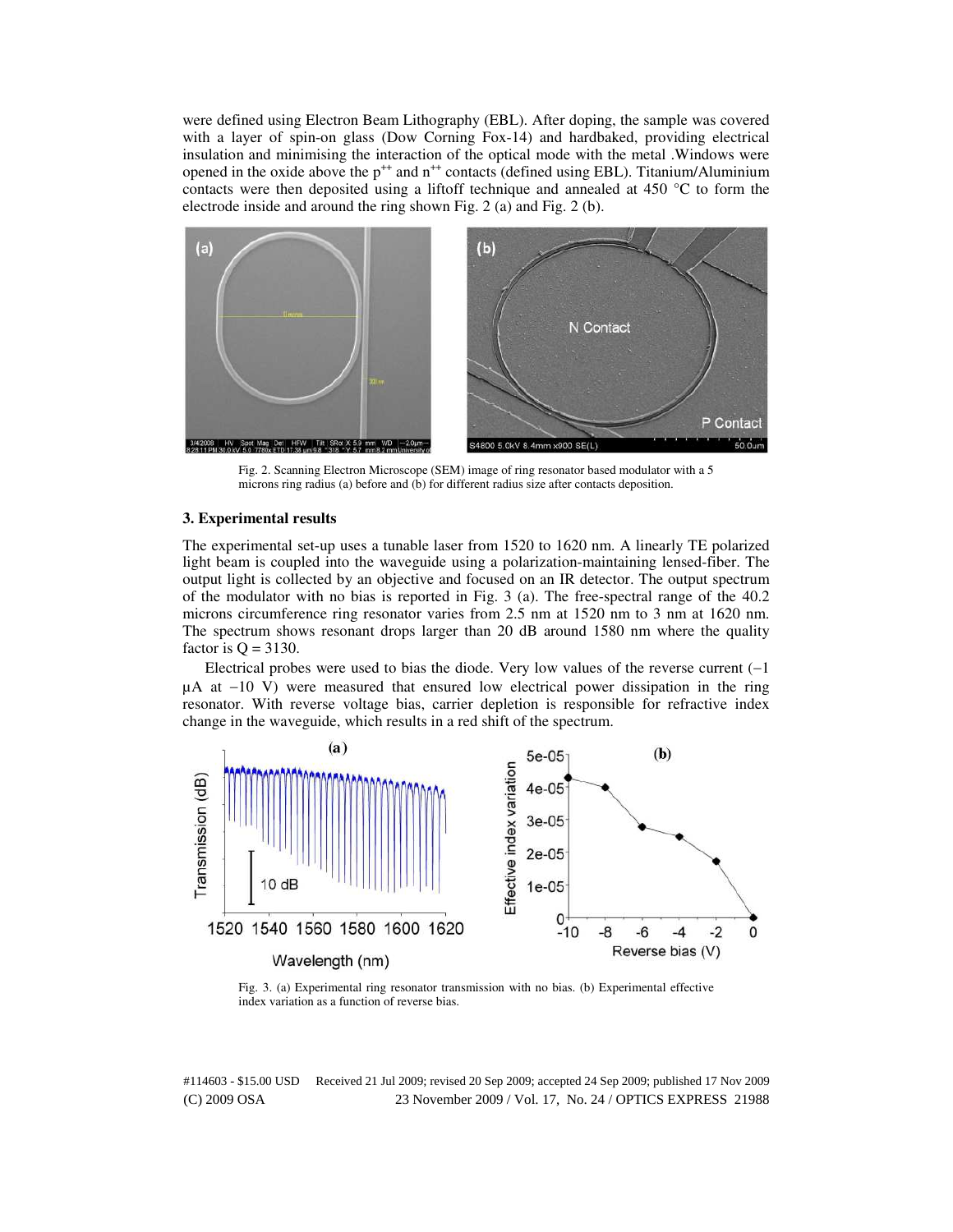A shift in resonant wavelength was measured at −10 V giving rise to a DC on/off ratio of 5 dB. The effective index variation of the guided mode in the ring resonator was deduced from wavelength shifts using the following relation:

$$
\Delta n_{\text{eff}} = \frac{\Delta \lambda}{\lambda} n_{\text{s}} \tag{1}
$$

where the group index  $n_g$  is deduced from the free-spectral range measurement. The effective index variation as a function of the reverse biased is reported in Fig. 3 (b). An effective index variation of  $4.10^{-5}$  is measured at  $-10$  V.

The frequency response of the modulator was measured using an AC signal generated by an opto-RF vector network analyser (Agilent 86030A). The RF signal was coupled to the ring resonator using ground-signal-ground electrodes. The modulated optical signal was then coupled back to the opto-RF vector network analyser. The normalized optical response as a function of the frequency is given in Fig. 4. A 3 dB cut-off frequency of 19 GHz is measured.



Fig. 4. Normalized optical response as a function of frequency.

The fabricated device displays promising figures in terms of frequency of operation, however the change in effective refractive index achieved is less than that expected. We believe that this is due to problems with the alignment and dopant activations for which we try to give an explanation in the paragraph below. These problems can be overcome in the next generation of devices by moving towards a process with a self aligned junction and a different impurity selection for the waveguide n type doping. This would enable a greater process control and increase the device yield.

#### **4. Analysis of results**

The modulator performance was simulated using Athena for the process development and ion implantations, and Atlas for DC and transient analysis, both part of the semiconductor CAD software Silvaco. Optical characteristics for the efficiency and transient analysis were calculated using an in house mode solver. A maximum efficiency of  $V_{\pi}L_{\pi} = 3.46$  V.cm was obtained at the optimum position of the junction. However, the simulations show that the alignment of the n type implant is indeed critical. Figure 5 shows the simulated change in effective index against the position of the junction in the waveguide for increasing reverse bias for which the implantation doses and energies used during fabrication stay the same. It is clear by analysing the data that as the junction moves away from the optimum position, the efficiency of the device decreases. To give an example, when the alignment error of the n type area is 150 nm towards the centre of the waveguide then the  $V\pi L\pi$  will be decreased to 9.1 V.cm.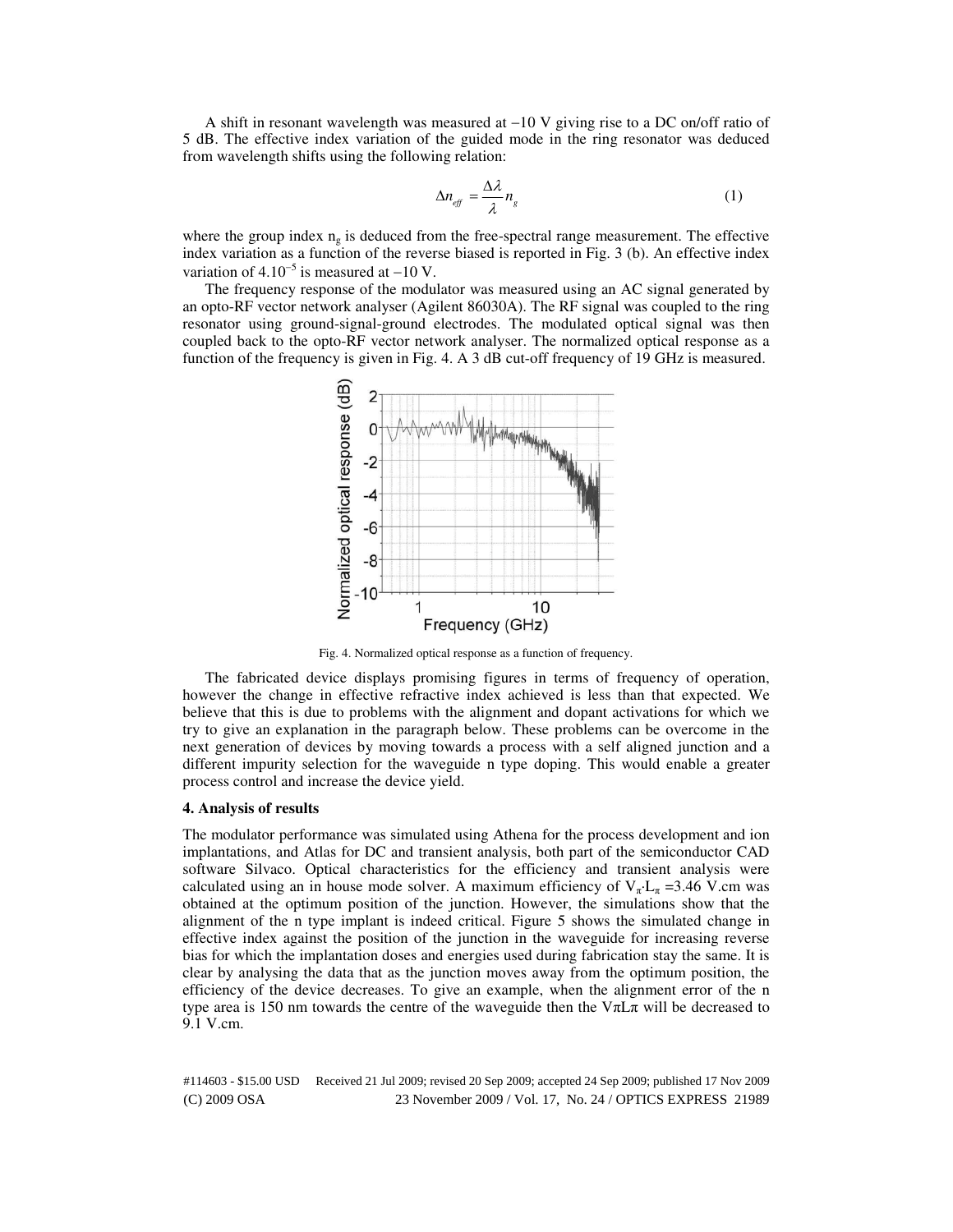

Fig. 5. Junction alignment error in nm against effective index change for increasing reverse voltages in volts.

On the other hand, the fabricated device was produced using three different impurities, phosphorus, boron and antimony. If one of the doping species implanted into the waveguide is not fully activated during rapid thermal annealing, the efficiency will also decrease. In this device, activation of antimony could be an issue, as studies from Alzanki et al [11] showed that anneal temperatures above 950 °C could lead to a decrease in activation. Figure 6 shows the effect of decreasing the antimony activation on the effective index change for a reverse bias of −10 volts and for different positions of the junction. It is clear that the activation of antimony also has a significant impact on the efficiency of the device.



Fig. 6. Junction alignment error against effective index change for a 10 volt reverse voltage with decreasing antimony activation.

The effect is such that the device efficiency is decreased from 3.46 V.cm for a 100% antimony activation to below 12 V.cm when the antimony activation is around 25%. The measured effective index change of 4.10<sup>-5</sup> for a reverse bias of -10 Volts, is consistent with the simulated efficiency for an activation of 25% of the antimony. This correlates well with